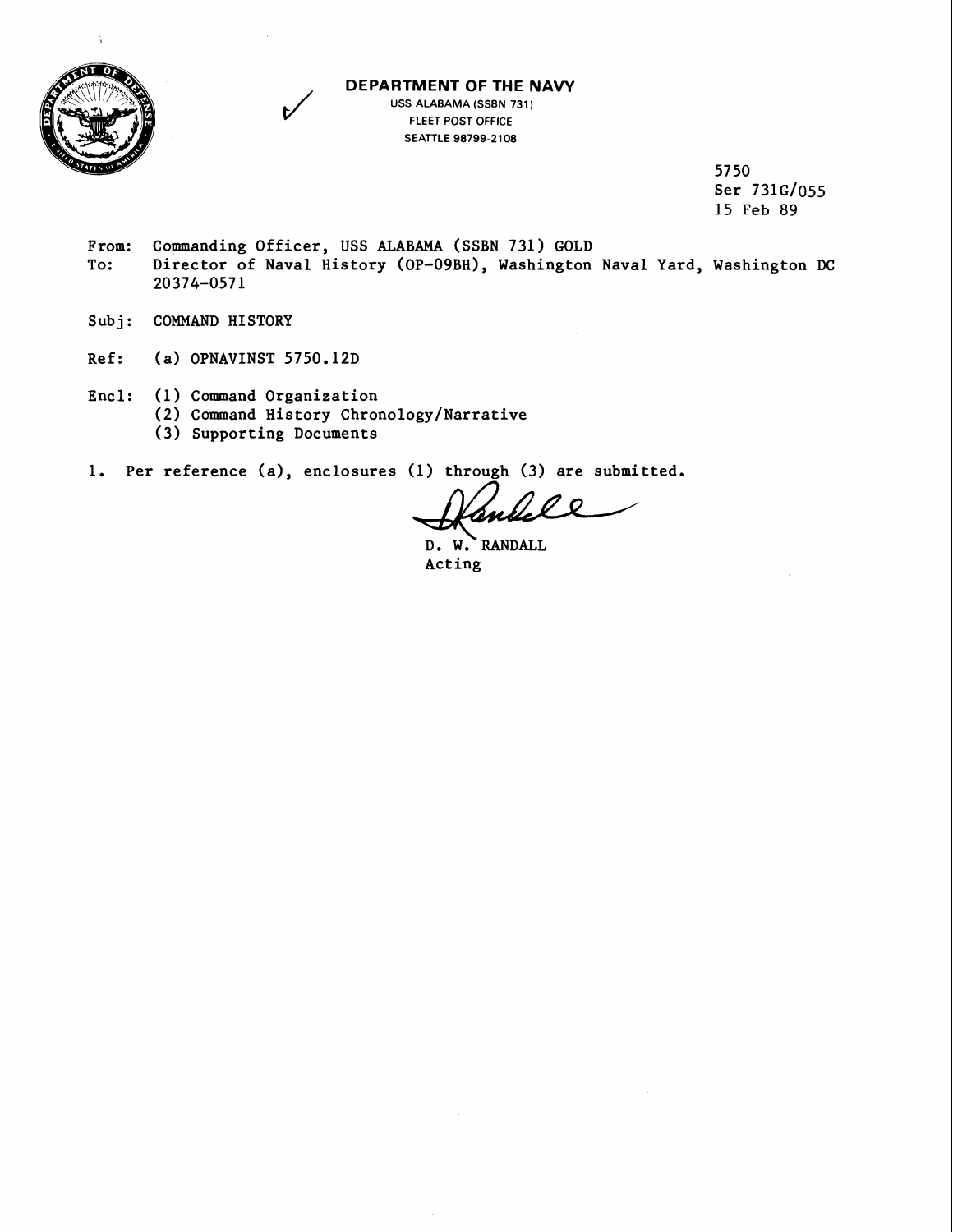## **COMMAND ORGANIZATION**



**Encl (1)**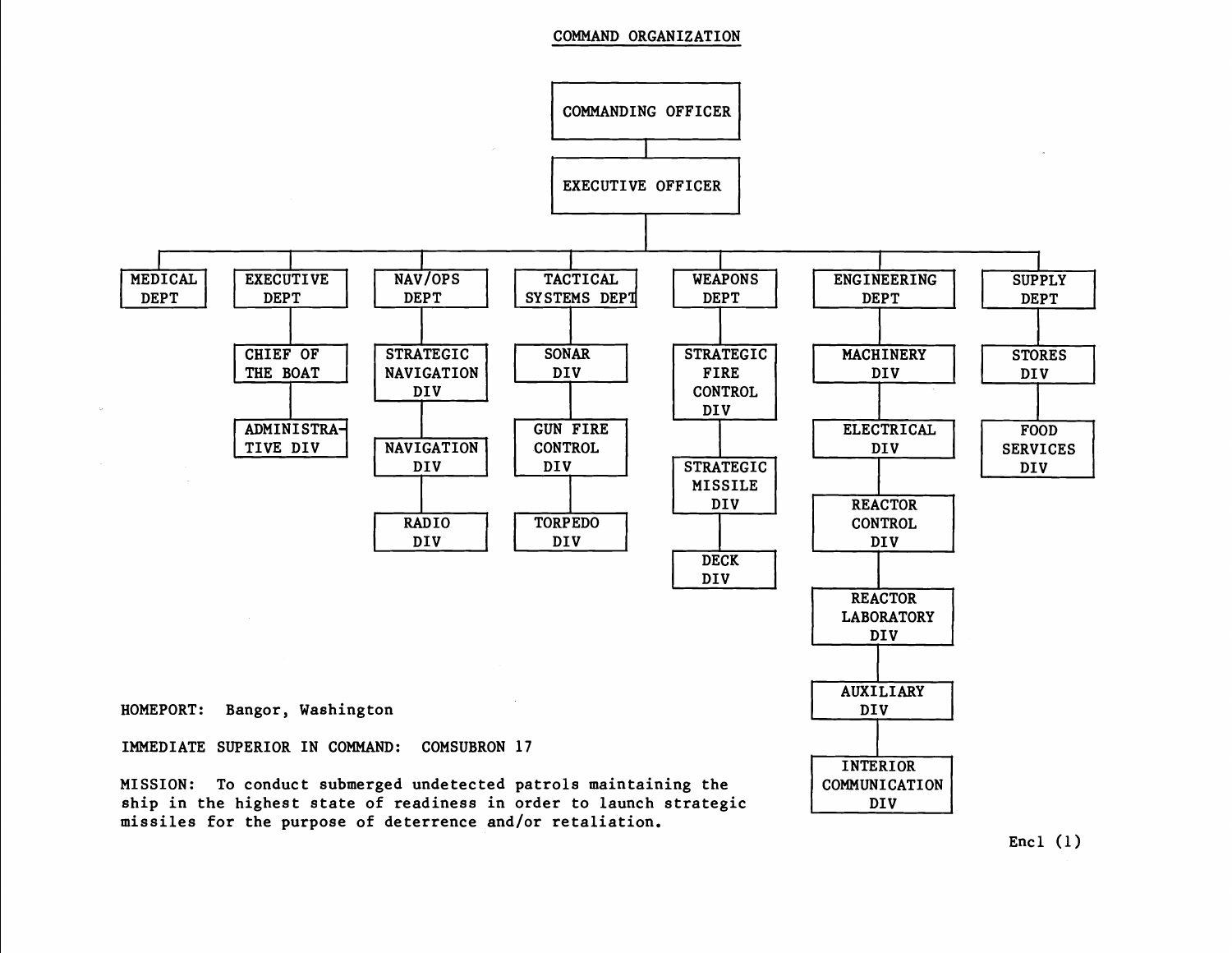## Command History Chronology/Narrative

- 25 FEB 88 USS ALABAMA hosted the COMSUBRON 17 Change of Command pierside on the ship's missile deck. Captain M. P. Gray relieved Captain **G,** P. Woodworth.
- 08 MAR 88 Conducted Dabob Bay Post-Refit sea trials. Hosted several U. S. Air Force Colonels in an at-sea submerged SSBN orientation brief and tour.

Completed Food Service portion of Supply Management Inspection earning a grade of satisfactory (Adjectival grade: 1 "Outstanding", 2 "Excellent"),

- 09 MAR 88 USS ALABAMA hosted a Dependent's Day Cruise to Dabob Bay. Approximately 200 dependents and guests witnessed various submarine operations including diving and surfacing.
- 02 MAR 88 The BLUE Crew placed third in 1988 NEY Competition for Small Afloat Mess.
- 12 MAR 88 Departed Bangor, WA; commenced Patrol 8.
- 04-09 MAY 88 Moored in Bangor, WA; mid-patrol in port period.
- 13-16 MAY 88 Conducted a Fleet Operational Test Missile Firing; results were successful. Details of the test can be obtained from Applied Physics Laboratory, John Hopkins University. Refer to the enclosed copy of a newspaper clipping on the missile launch.
- 22-24 MAY 88 Conducted a Tactical Readiness Evaluation (TRE), earning a grade of "satisfactory".
- 25 MAY 88 Conducted an at-sea submerged orientation tour concerning SSBN strategic deterrent operations for various Colonels and Generals in the U. S. Air Force.
- 25 MAY 88 Moored in Bangor, WA; completed Patrol 8.
- 26-27 MAY 88 Conducted a Navy Technical Proficiency Inspection (NTPI) earning a grade of "Satisfactory" (Adjectival grades: 9 "Outstanding", no discrepancies found).
- 28 MAY 88 Drydocked ship at the Bangor Delta drydocking facility; commenced Refit 9.
- 30 MAY 88 Exchange of Command, BLUE Crew relieved.
- 14-15 JUN 88 Conducted Navy Technical Proficiency Inspection (NTPI) earning a grade of "Satisfactory" (Adjectival grades: 6 "Outstanding", 2 "Excellent", 1 "Acceptable").
- Conducted Dabob Bay post-refit sea trials. 18 JUN 88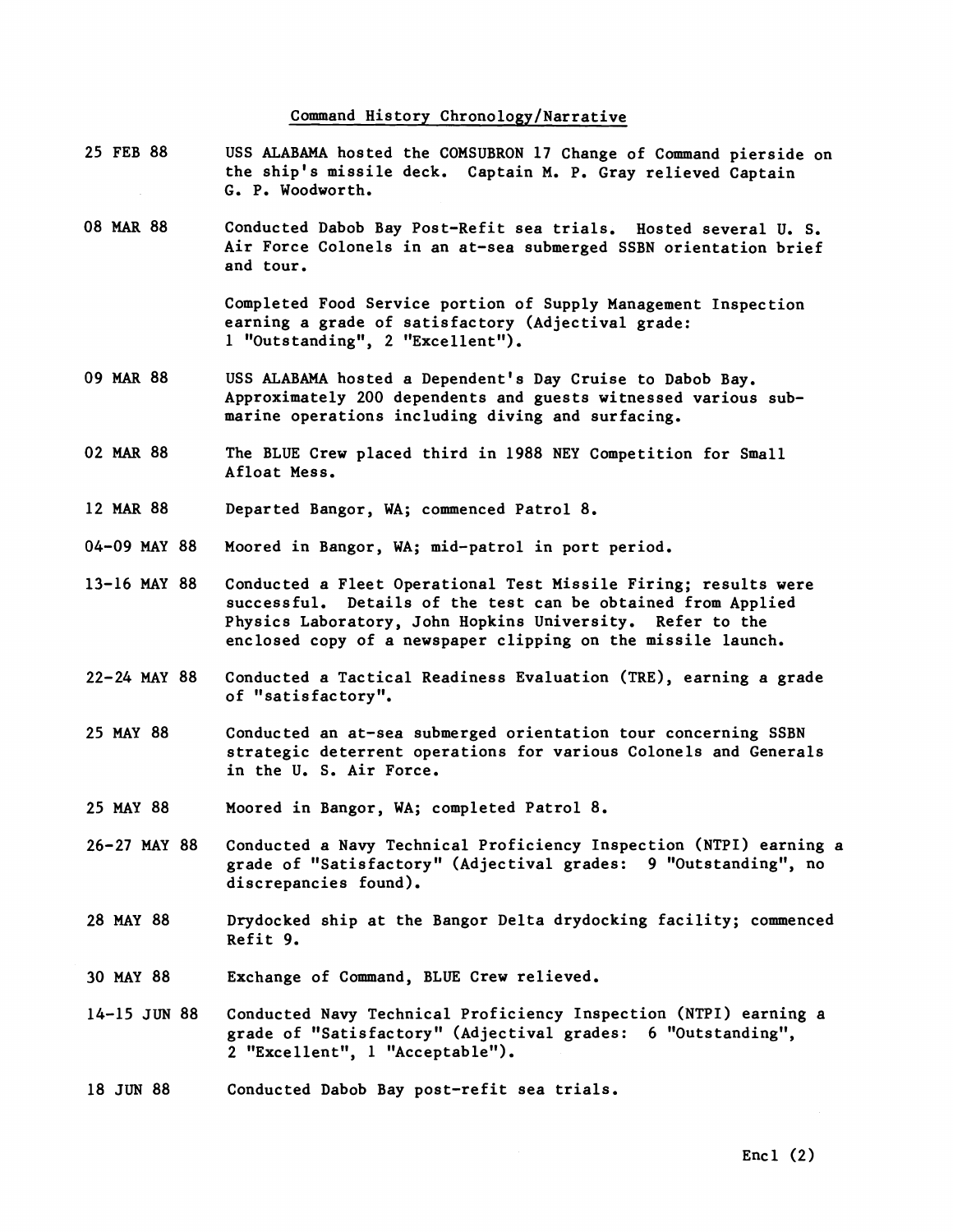- 22 JUN 88 Departed Bangor, WA; Commenced Patrol 9 with Midshipmen aboard for summer cruise training.
- 21-23 JUL 88 Moored Pearl harbor, HI for tactical torpedo load-out and crew liberty.
- 25-27 JUL 88 Conducted Tactical Readiness Evaluation/Torpedo Certification Proficiency (TRE/TCP) earning a grade of "Satisfactory".
- 30 JUL 88 03 AUG 88 Moored Pearl Harbor, HI for tactical torpedo load-out and crew liberty. A new group of Midshipmen reported on board for summer cruise training.
- 22 AUG 88 COMSUBGRU 9 conducted an Administrative Inspection on ALABAMA GOLD resulting in a grade of "Satisfactory" (Adjectival grades, 1 "Outstanding", all other grades "Excellent").
- 01 SEP 88 Moored Bangor, WA, completing Patrol 9, the 100th Strategic deterrent patrol by a TRIDENT nuclear submarine. An official ceremony commemorating the event was held pierside as the ship arrived. The official greeting party was headed by Navy Undersecretary H. Lawrence Garrett, 111. Refer to the enclosed copies of newspaper clippings for details.
- 03 SEP 88 Commenced Refit 10.
- 07 SEP 88 Exchange of Command, GOLD Crew relieved.
- 27 SEP 88 Conducted Dabob Bay post-refit trials.
- 30 SEP 88 Departed Bangor, WA; commenced Patrol 10.
- 01 OCT 88 BLUE Crew awarded the COMSUBRON 17 Anti-Submarine Warfare "A".
- 07 OCT 88 Captain W. W. Gay, 111, relieves Captain G. C. Beard Jr. as Commanding Officer of the BLUE Crew.
- 05-06 DEC 88 Conducted an Operational Reactor Safeguards Examination (ORSE) earning a grade of "Average".
- 08 DEC 88 Completed Patrol 10. Drydocked the ship at Bangor Delta drydocking facility. National Geographic Magazine personnel were pierside taking pictures of ship for upcoming edition on the Washington State's Centennial.
- 09 DEC 88 Commenced Refit 11.
- 02 JAN 89 Conducted Dabob Bay post-refit sea trials.
- 06 JAN 89 Departed Bangor, WA; commenced Patrol 11
- 01 FEB 89 FTGl(SS) **Selected** as the ALABAMA GOLD Sailor of the Year for CY 1988.